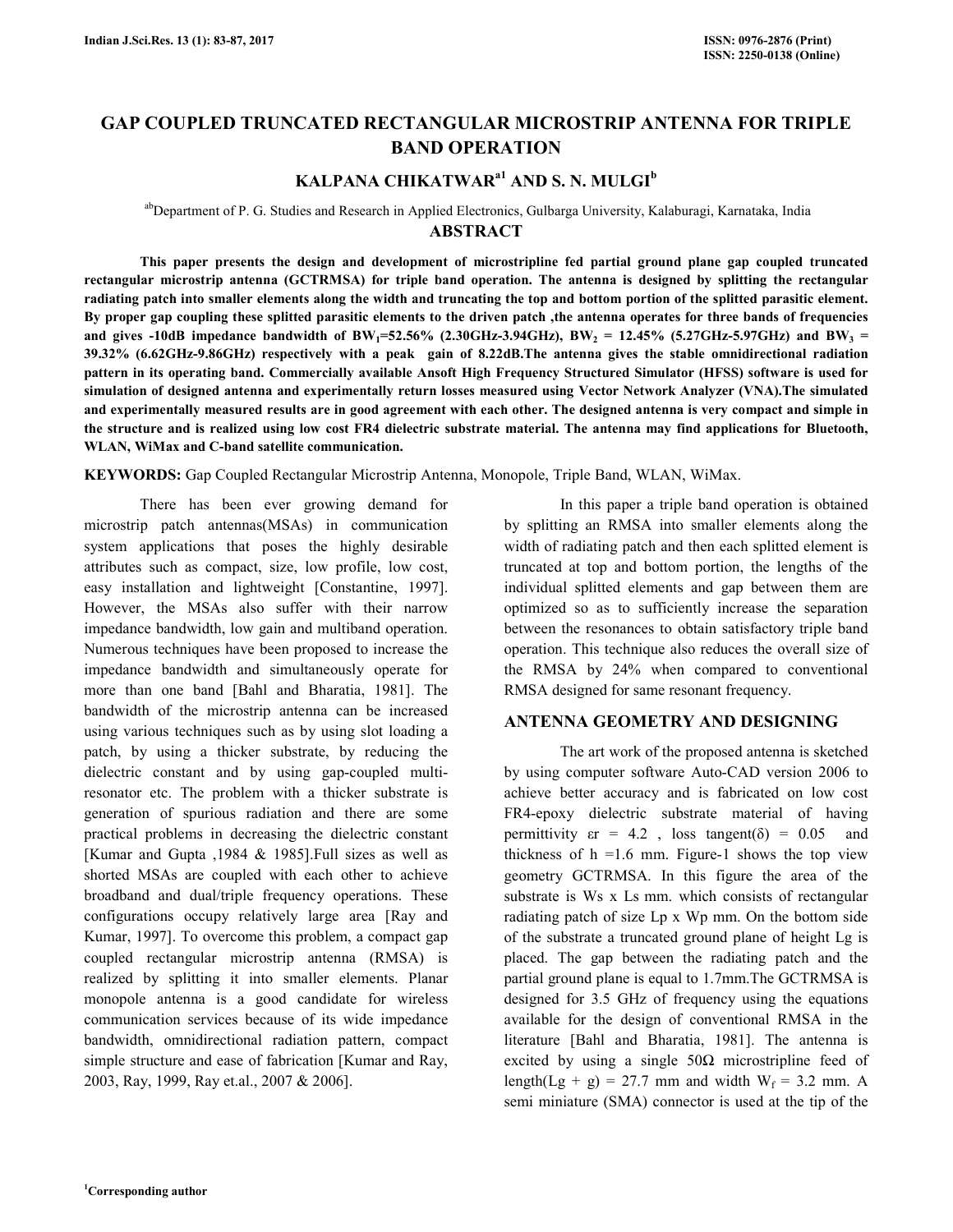microstripline feed for feeding the microwave power. The simulation performances are done by using commercial Ansoft HFSS software [Ansoft, 2008]. The triple frequency operation obtained by splitting RMSA into smaller elements along the width and then truncating the top and bottom portion of these smaller element .One of the elements is fed microstripline feed while others are gap coupled to its nonradiating edges. Then, the truncation and gap between the individual elements is optimized so as to sufficiently increase the separation between the resonances to obtain satisfactory triple frequency operation.

 Optimized design parameters of the proposed antennas are given below:

Ws=50mm, Ls=60mm,  $W_f$  =3.2mm, L<sub>f</sub> =27.7mm, Lg=26mm,  $W_p$ =26.6mm, Lp=20.4mm, gap=1.2mm



**Figure 1: Top view geometry of partial ground plane GCTRMSA**.



**(a)** 



**Figure 2: Photograph (a) Top view (b) Bottom view of GCTRMSA** 

## **RESULTS AND DISCUSSION**

 The proposed antenna is designed and simulated using commercial available Ansoft HFSS software and return loss, radiation pattern, VSWR, surface current distribution are measured and studied. The variation of return loss versus frequency of GCTRMSA is as shown in Fig-3. From this figure, it is clear that, the antenna operates for triple band of frequencies and gives a maximum impedance bandwidth of  $BW_1=52.56\%$  $(2.30\text{GHz}-3.94\text{GHz})$ , BW<sub>2</sub> = 12.45% (5.27GHz-5.97GHz) and BW<sub>3</sub> = 39.32% (6.62GHz-9.86GHz) respectively with a peak gain of 8.22dB. The operating range of this antenna covers WiMax, WLAN, GPS, X-band satellite communication etc.



**Figure 3: Return loss verses frequency plot of GCTRMSA.**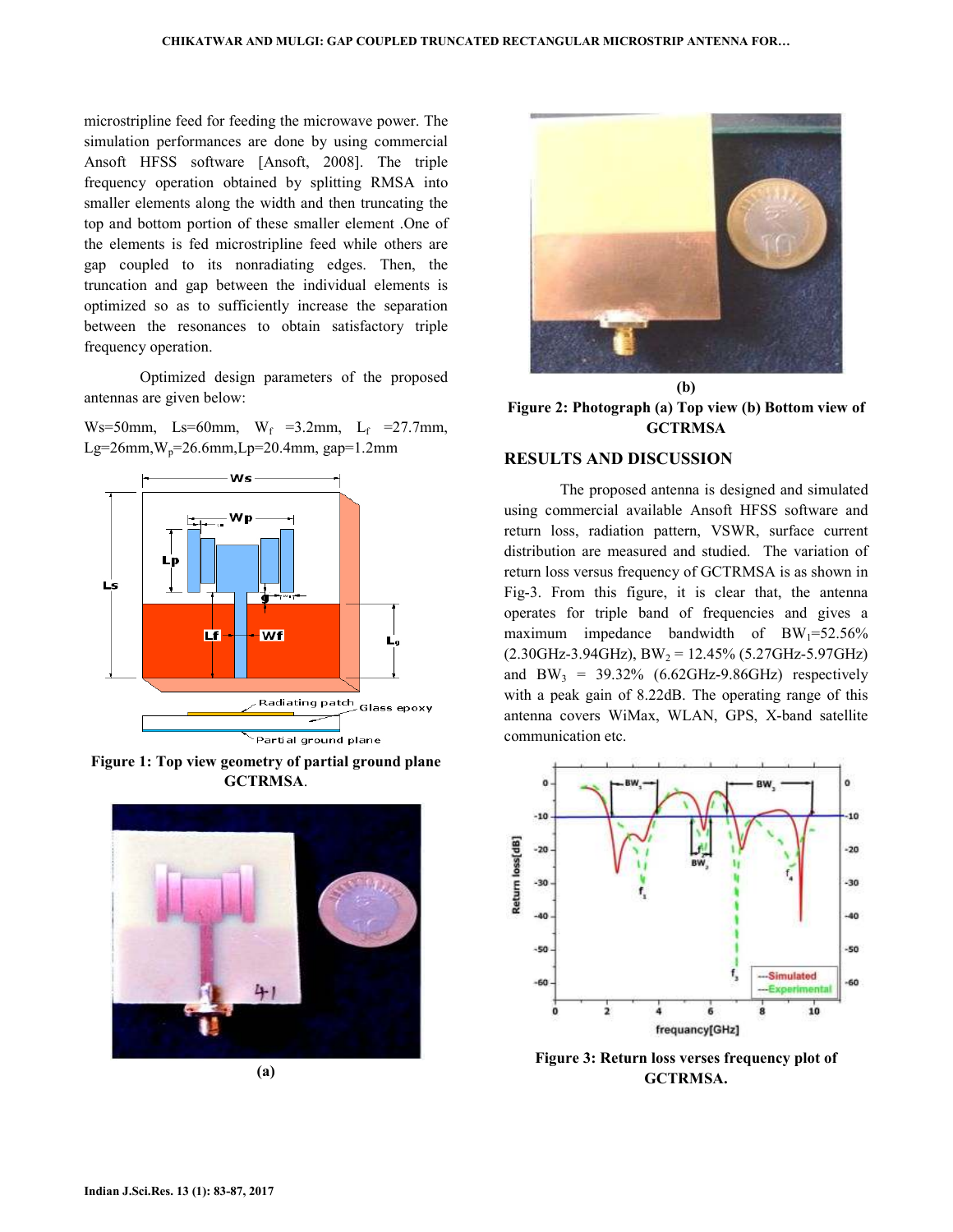



**(b)** 



## **Figure 4: Current distribution of GCTRMSA measured at (a) 3.38(b) 5.70 and(c) 9.05 GHz.**

 Figure-4 shows the surface current distributions of GCTRMSA measured at (a) 3.38 (b) 5.70 and (c) 9.05 GHz. From this figures it is clear that, the current distribution is mainly observed along the microstripline feed, across the gaps and on patch. The current distribution is also observed at the ground plane surface at lower frequency.

 A typical 2D and 3D E-plane and H-plane radiation patterns GCTRMSA is measured at the resonant frequencies and are shown in Fig-5.From these figures it is clear that the antenna radiates nearly omnidirectional radiation pattern in E and H plane.

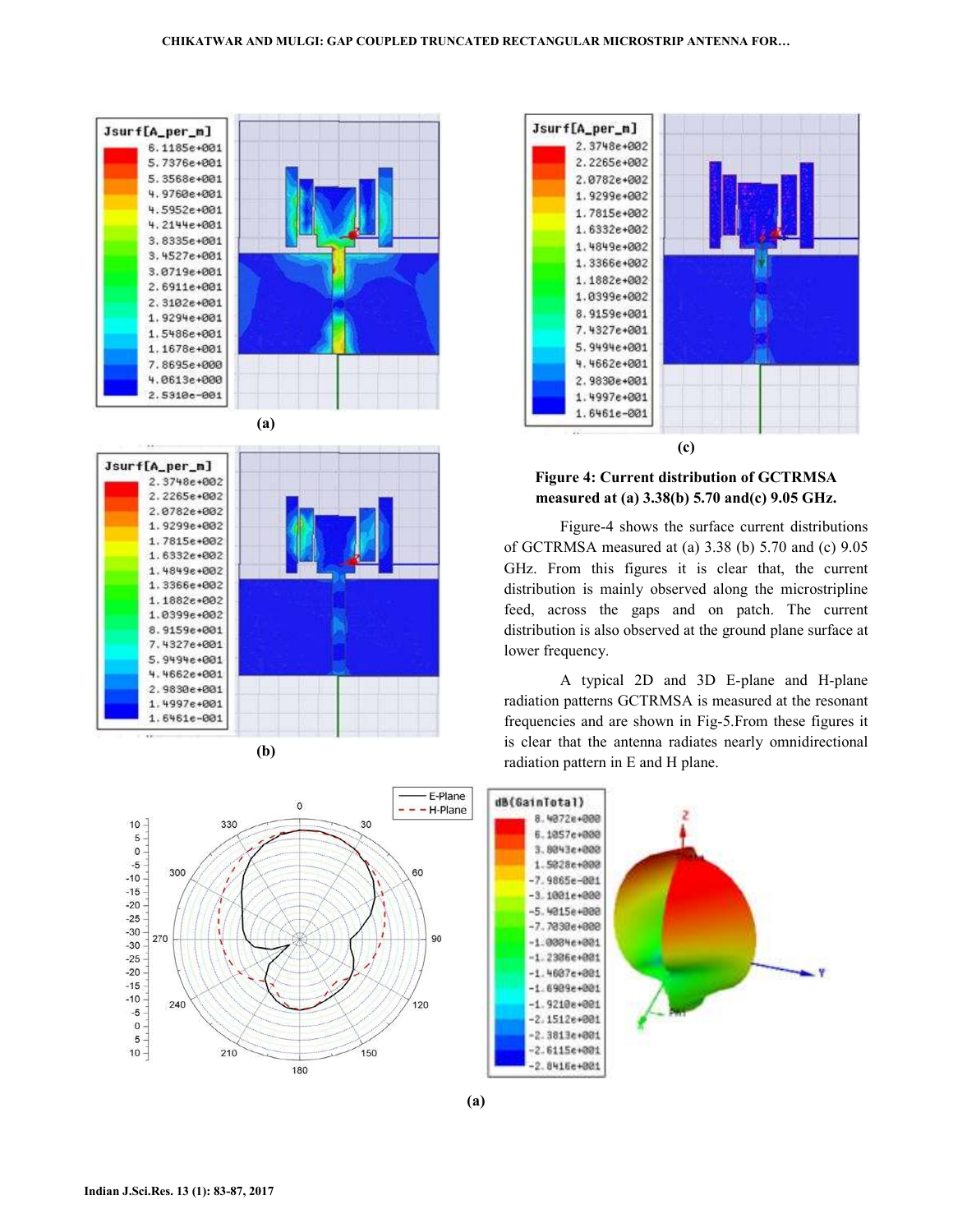

**Figure 5: 2D-3D E - plane and H-plane radiation Pattern of GCTRMSA measured at (a) 3. 38GHz, (b) 5.70GHz and (c) 7. 02 GHz (d) 9. 05GHz**